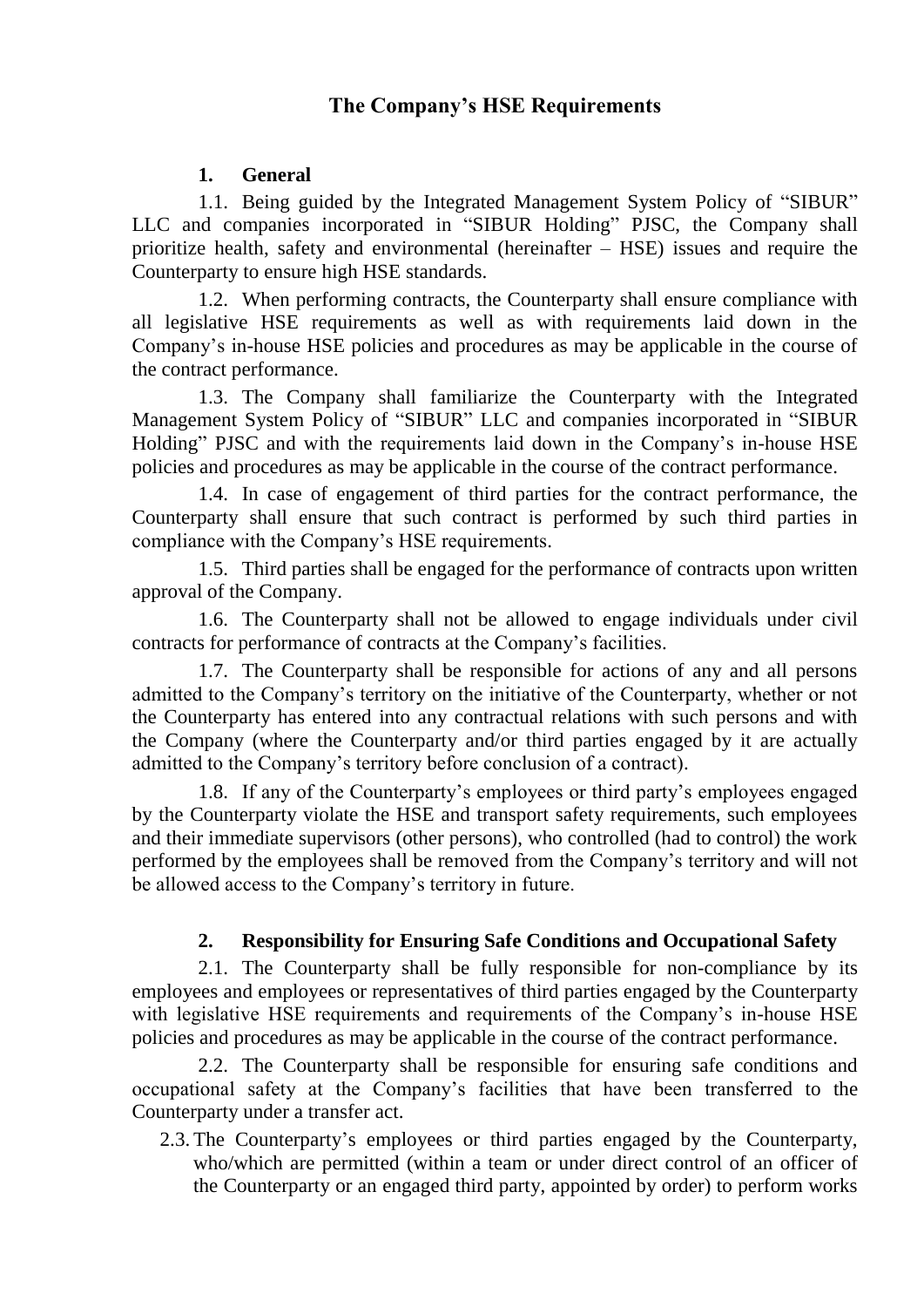at height without scaffolding and/or to perform roofing and other works on building roofs shall have at least 1 year of practical experience of working at height.

2.4. When performing a contract in the Company's territory, the Counterparty shall procure a required number of HSE officers:

- if the staff size is below or equal to 50, the duties of the HSE officer may be assigned to the Counterparty's representative in charge of managing operations on the Company's site;
- $\overline{\phantom{a}}$  if the staff size is from 51 to 100, it shall be required to procure at least one HSE officer (not holding any other concurrent positions);
- if the staff size is above 100, the number of HSE officers shall depend on the number of workers and the working conditions, subject to the Inter-Industry Standards of the Number of Occupational Health & Safety Officers in Organizations.

2.5. If more than 30 units of automotive equipment (including third parties) are used for the contract performance, the Counterparty shall have an appointed traffic safety officer (not holding any other concurrent positions).

2.6. If more than 50 units of automotive equipment are used, the Counterparty shall have a Traffic Safety Service comprising minimum 2 officers supplied with a specially equipped vehicle (with yellow or orange flashing beacons, a radio station and a "Road Traffic Safety" sign).

2.7. Information about HSE/traffic safety officers appointed by the Counterparty to be in charge of monitoring employee compliance with HSE/traffic safety requirements in the course of the contract performance shall be communicated to the Company prior to commencement of the contract performance.

2.8. The Company shall have the right to conduct inspections and audits of contractors and of works being performed, production facilities and utility spaces, as well as the Counterparty's employees and documents for compliance with the HSE requirements, including assessment of the knowledge of the Counterparty's employees by the Company's commission.

# **3. Key Safety Rules**

3.1. Uniform key safety rules (hereinafter – KSR) shall be established and applicable in the Company's territory and facilities. It shall be explicitly prohibited to violate such rules and violation of such rules shall entail imposition of disciplinary penalties.

3.2. Before commencing the contract performance, the Counterparty shall make all employees and third parties engaged for such performance aware of KSR.

3.3. All employees and third parties engaged by the Counterparty for the contract performance shall abide by KSR, according to which the following shall be PROHIBITED in the Company's territory:

- 1) Concealing information about accidents, fire, incidents, occupational injuries, high-potential events.
- 2) Performing hazardous works without a permit and failure to abide by the requirements set by the said permit.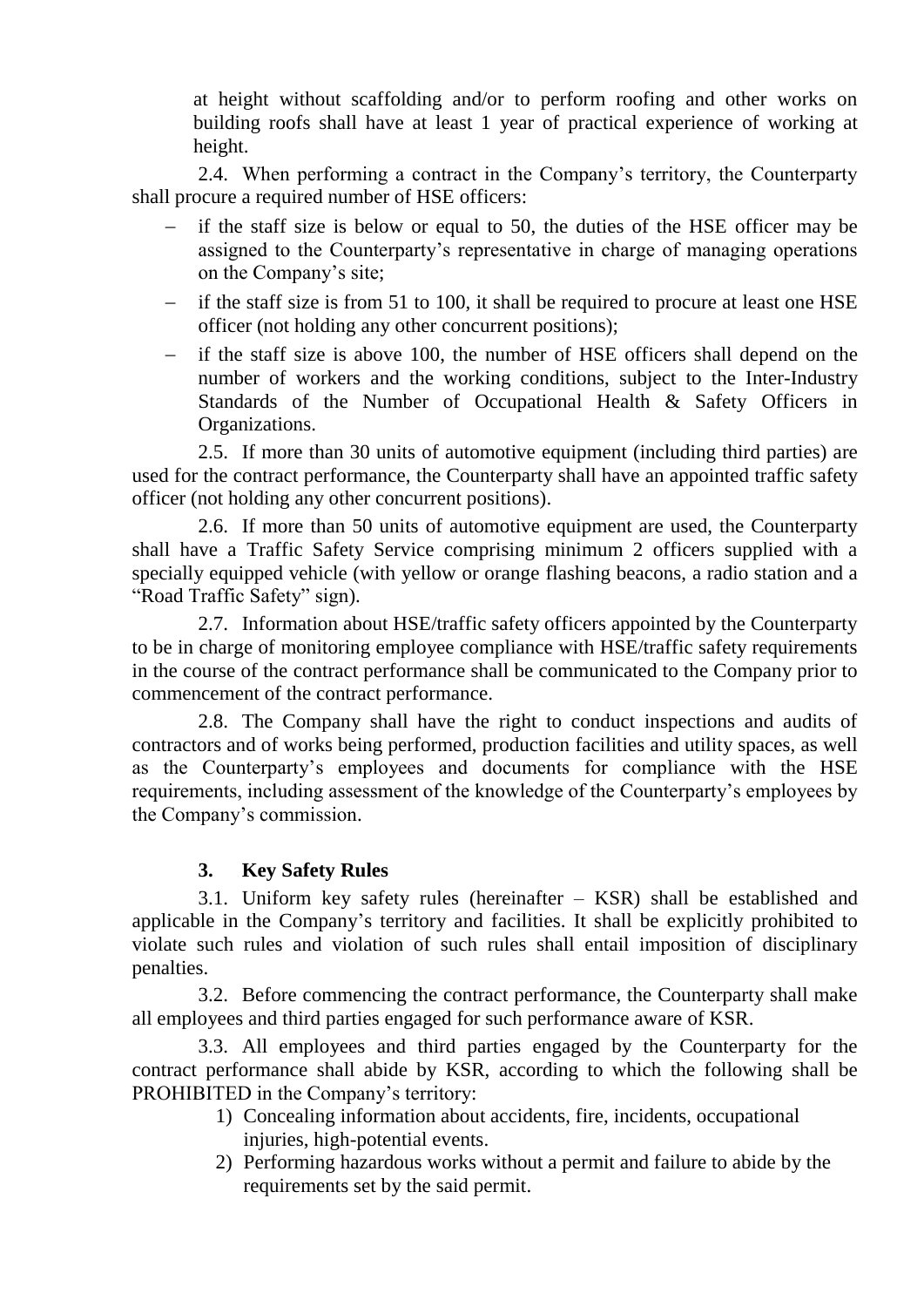- 3) Deactivation or failure to keep integrity of interlocks, emergency shutdown and safety devices on operating equipment without a corresponding written permit.
- 4) Staying in the Company's territory under the influence of alcohol, drugs or other toxic substances.
- 5) Smoking in the Company's territory outside specially designated areas, or using open fire without a special permit.

3.4. Breach of KSR shall be deemed as gross violation of the workplace discipline. In all cases without exception, for violation of any KSR the violator shall be immediately suspended from the contract performance and shall be subject to disciplinary penalties, including dismissal.

# **4. HSE Training and Certification of Staff**

4.1. The Counterparty shall be responsible for the training of employees and other persons involved in the contract performance in safe operating methods and procedures and provision of first aid, for HSE briefings, practical training in the workplace, and assessment of HSE knowledge;

4.2. All executives, specialists and employees, including other persons involved by the Counterparty in the contract performance, shall have documents certifying their HSE training and certification/knowledge assessment, according to the works/services performed/provided. Copies of such documents shall be furnished to the Company.

4.3. Before commencement of the contract performance, all employees and other persons involved by the Counterparty in the contract performance shall:

- go through an induction briefing in the Company's HSE Service, study the Integrated Management System Policy of "SIBUR" LLC and the companies incorporated in "SIBUR Holding" PJSC and KSR;
- study the requirements of the Company's in-house HSE policies and procedures as may be applicable in the course of performance of the Company's contract;
- go through the initial briefing in the Company's unit (if works are performed in the territory of production units).

## **5. Personal Protective Equipment**

5.1. The Counterparty shall see to it that all employees and other persons involved by the Counterparty in the contract performance are provided with personal protective equipment according to the occupational risks and/or hazards inherent in works/services performed/provided.

5.2. In the territory of the Company's production sites all employees and other persons involved by the Counterparty in the contract performance shall be provided with the following PPE, regardless of the type of activity and job title:

- special clothing with the company logo;
- special footwear;
- safety helmets;
- goggles;
- safety gloves;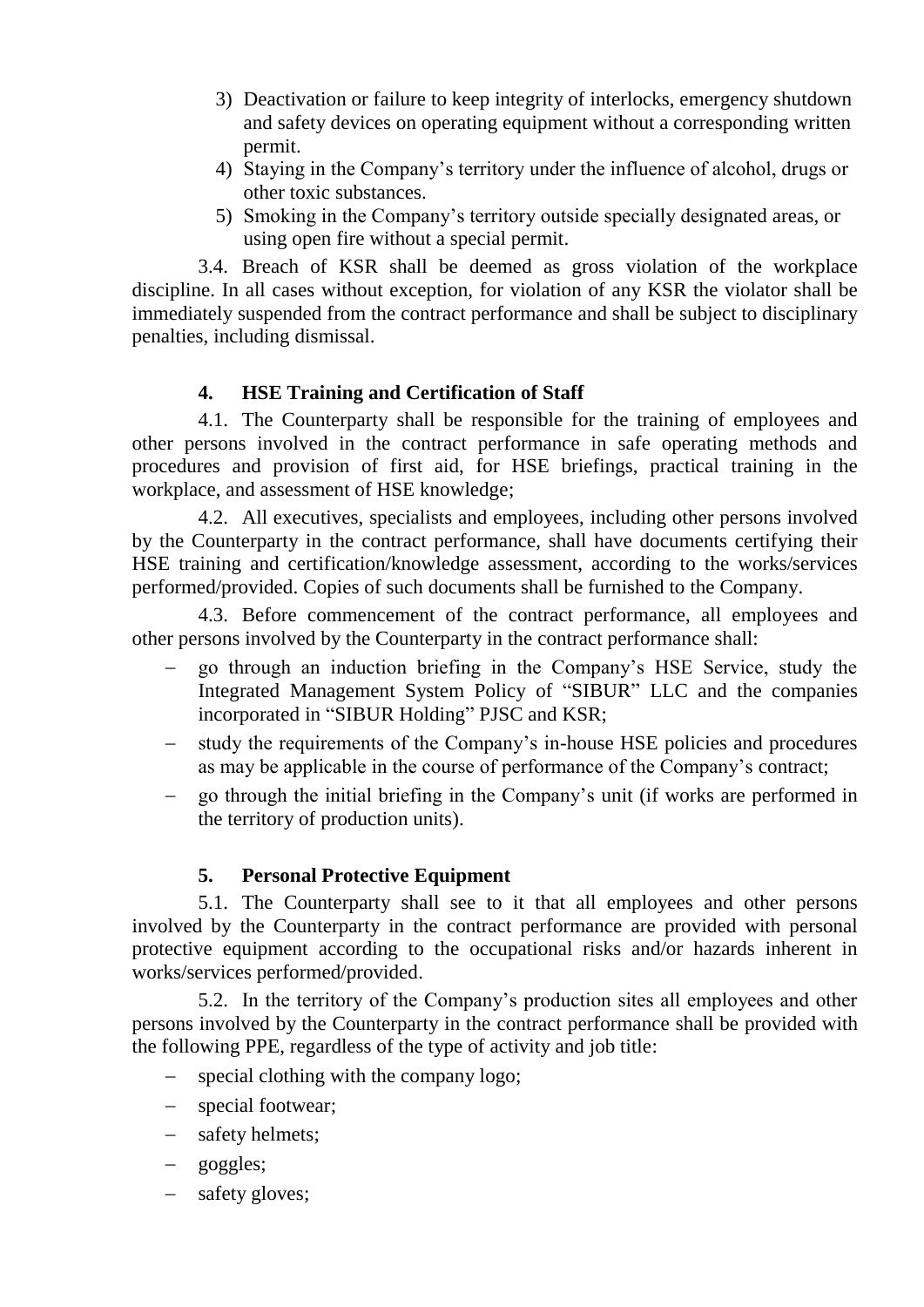other PPE as may be necessary for protection against occupational risks and/or hazards inherent in the production units where works/services are performed/provided.

#### **6. Workplace Discipline Observance**

6.1. The Counterparty shall see to it that all employees and other persons involved in the performance of contracts comply with conduct rules, prohibitions and requirements laid down by the Russian Labour Code and the Company's in-house policies and procedures.

6.2. For the purpose of excluding risks of accidents due to the performance of a contract under the influence of alcohol, drugs or other toxic substances, the Counterparty shall:

- before a working shift starts and workers are permitted to perform works, check the condition of workers and persons involved by the Counterparty for signs of alcohol, drug or other intoxication;
- not admit workers and third parties involved by the Counterparty to works where such workers/third parties are under the influence of alcohol, drugs or other toxic substances;
- prevent carrying of substances (including medicines) causing alcohol, drug or other intoxication to the Company's territory.

6.3. For the purpose of ensuring safe stay in the Company's territory, the Counterparty shall see to it that all employees and other persons involved in the contract performance comply with the appearance requirements. It shall be prohibited to stay in the Company's territory:

- in shorts, breeches, three-quarter pants, leggings, tight-fitting trousers;
- in T-shirts/tops:
- wearing open toe and/or open heel shoes.

6.4. In buildings, structures and in the territory of the Company, the Counterparty shall exclude any launch and use by its employees and third parties engaged by the Counterparty of any game applications and programs in any mobile electronic devices, including those using augmented reality technologies or geolocation services (Pokemon Go, etc.).

6.5. The Counterparty shall not allow its employees and third parties engaged by the Counterparty to smoke electronic cigarettes outside designated smoking areas.

6.6. The Counterparty shall ensure proper conduct of its employees and third parties engaged by the Counterparty, and not allow any threats, offences and other forms of aggression towards the Company's employees and officers in charge of monitoring the compliance with the Company's HSE requirements.

6.7. In case of dismissal of an employee or a third party engaged by the Counterparty for the contract performance, the Counterparty shall take away such employee's/third party's pass to the Company's territory and notify without delay the Company's Economic Security Service and HSE Service.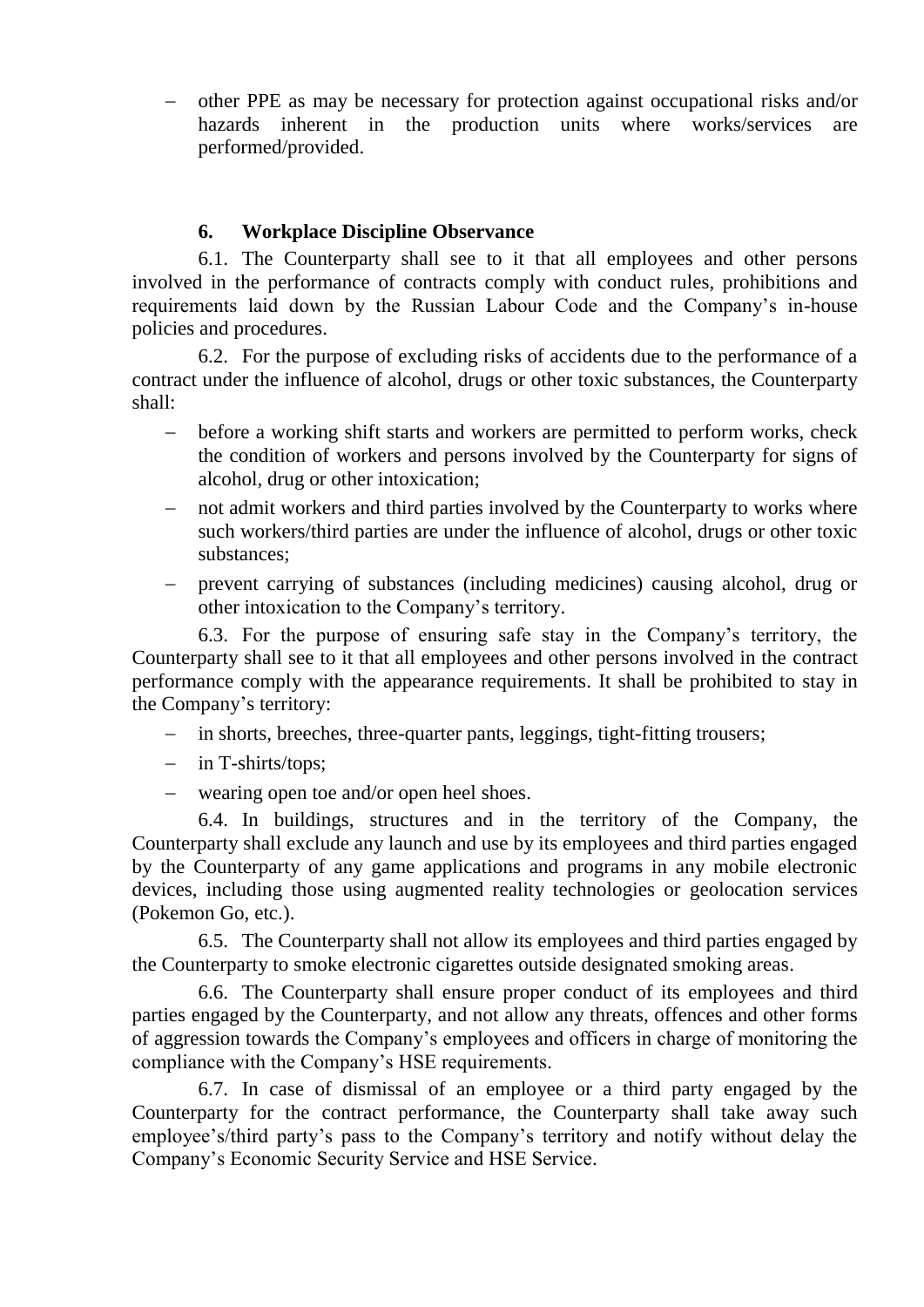# **7. Requirements to Equipment, Materials, Workplaces and Waste Management**

7.1. The Counterparty shall ensure that machinery, tools, fixtures and other equipment used in the contract performance are in good condition.

7.2. Arrangement of equipment at the contract performance site shall be agreed with the Company's representative in advance.

7.3. The Counterparty shall provide the Company with hygiene certificates for the materials in use, before such materials are used in the Company's territory.

7.4. Contract performance sites, roads and passages to them shall be kept by the Counterparty clean and in order, cleared of waste and of piled materials and structures.

7.5. At contract performance sites the Counterparty shall prevent and protect people from exposure to the occupational risks and hazards in connection with the contract performance (exposure to hazardous substances, falls as a result of slips/trips, falls from height, falling objects, electric shocks, etc.), and install, if and where necessary, fencing, safety signs and lighting.

7.6. Before commencing the contract performance, the Counterparty shall determine and agree with the Company upon the rules of managing waste resulting from the Counterparty's activity. Unauthorized accumulation of waste in the Company's territory shall be prohibited.

7.7. Upon discharge of contractual obligations, the Counterparty shall dismount temporary structures and clean the contract performance site.

# **8. Accidents/Incidents**

8.1. Accidents with employees of the Counterparty or a third party engaged by the Counterparty shall be investigated by the Counterparty with participation of the Company's representatives in such investigation.

8.2. The Counterparty and third parties engaged by it for the contract performance shall report accidents with their employees to public supervisory authorities according to the procedure established by the law.

8.3. Accidents and incidents that occur with equipment in the course of the contract performance but do not cause any harm to employee life and health or damage to the Company's property shall be investigated and registered by the Counterparty without mandatory participation of the Company's representatives.

8.4. The Company shall have the right to conduct its own investigation of an accident/incident and request explanations from the Counterparty.

8.5. In case of environmental damage by the Counterparty or third parties engaged by it, the Counterparty shall compensate the Company for all costs as may have been incurred by it on the elimination of such damage, compensation of environmental damage, including fines paid under claims / orders of public supervisory and control authorities.

# **9. Reporting Requirements**

9.1. The Counterparty shall report to the Company results of the inspections conducted by public inspection authorities in order to check the compliance by the Counterparty and third parties engaged by it for the contract performance with HSE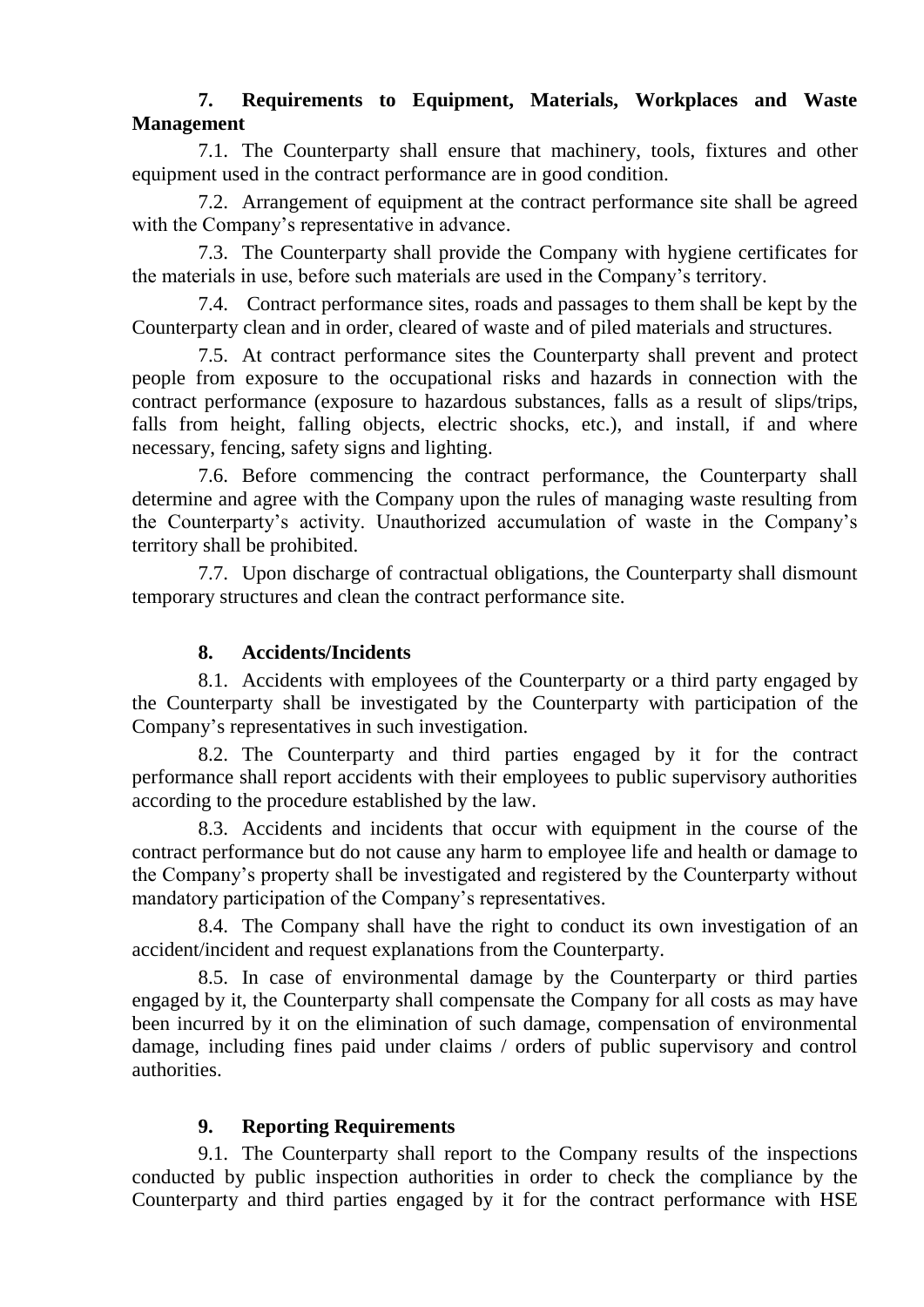legislative requirements, as well as detected violations, suspension of activities or cancellation of a license or other authorization documents as may be required for engagement in its activities.

9.2. The Counterparty shall provide the Company with a monthly report on HSE performance for the previous month. The report shall be provided before the fifth  $(5<sup>th</sup>)$ day of the month following the reporting one. If such day falls on a weekend or a public holiday, the term for the submission of the report shall be extended for the relevant number of days

Unless otherwise agreed between the Parties, the report shall incorporate:

- information about the status/progress of activities as may have been agreed with the Company for the elimination of detected HSE violations;

- information about HSE accidents/incidents as may have occurred with the Counterparty or third parties engaged by it in the course of the contract performance (accidents with equipment, occupational injuries, incidents relating to environmental damage, road traffic accidents, any other events required to be reported to competent public authorities);

- information about the total man-hours worked by employees of the Counterparty and third parties engaged by it for the contract performance at the Company's facilities during the contract performance.

## **10. Documenting the Counterparty's Breach of HSE Requirements**

10.1. In case of detected violations of the Company's HSE requirements, a violation report shall be made as per the template used in the Company. Two copies of the violation report shall be signed by the Company's representatives or by the officer who has detected violation and by the Counterparty's representatives, or, if the Counterparty's representative refuses to sign the report, it shall be unilaterally signed by the Company's representative or by the officer who has detected violation and shall be deemed as the basis for payment of fines by the Counterparty; amounts of such fines shall be contractually stipulated and shall vary depending on the type of violation. On the basis of the violation report, the Company shall notify the Counterparty in writing that it is to transfer the fine amount to the Company's settlement account. Before settlements are effected with the Counterparty, the Counterparty shall furnish to the Company a copy of the payment order with the bank's stamp confirming transfer of the fine amount. If such copy of the payment order fails to be furnished, the total sum payable to the Counterparty shall be reduced by the fine amount.

## **11. Documenting the Counterparty's Breach of KSR "Staying in the Company's Territory under the Influence of Alcohol, Drugs or Other Toxic Substances"**

11.1. If an employee of the Counterparty or a third party is suspected to be in the Company's territory under the influence of alcohol, drugs or other toxic substances, to have carried to or to be keeping in the Company's territory substances causing alcohol, drug or other intoxication, in order to document the aforesaid the officer who suspects the foregoing/the Company shall have the right:

- not to admit such employee of the Counterparty or a third party to the Company's territory;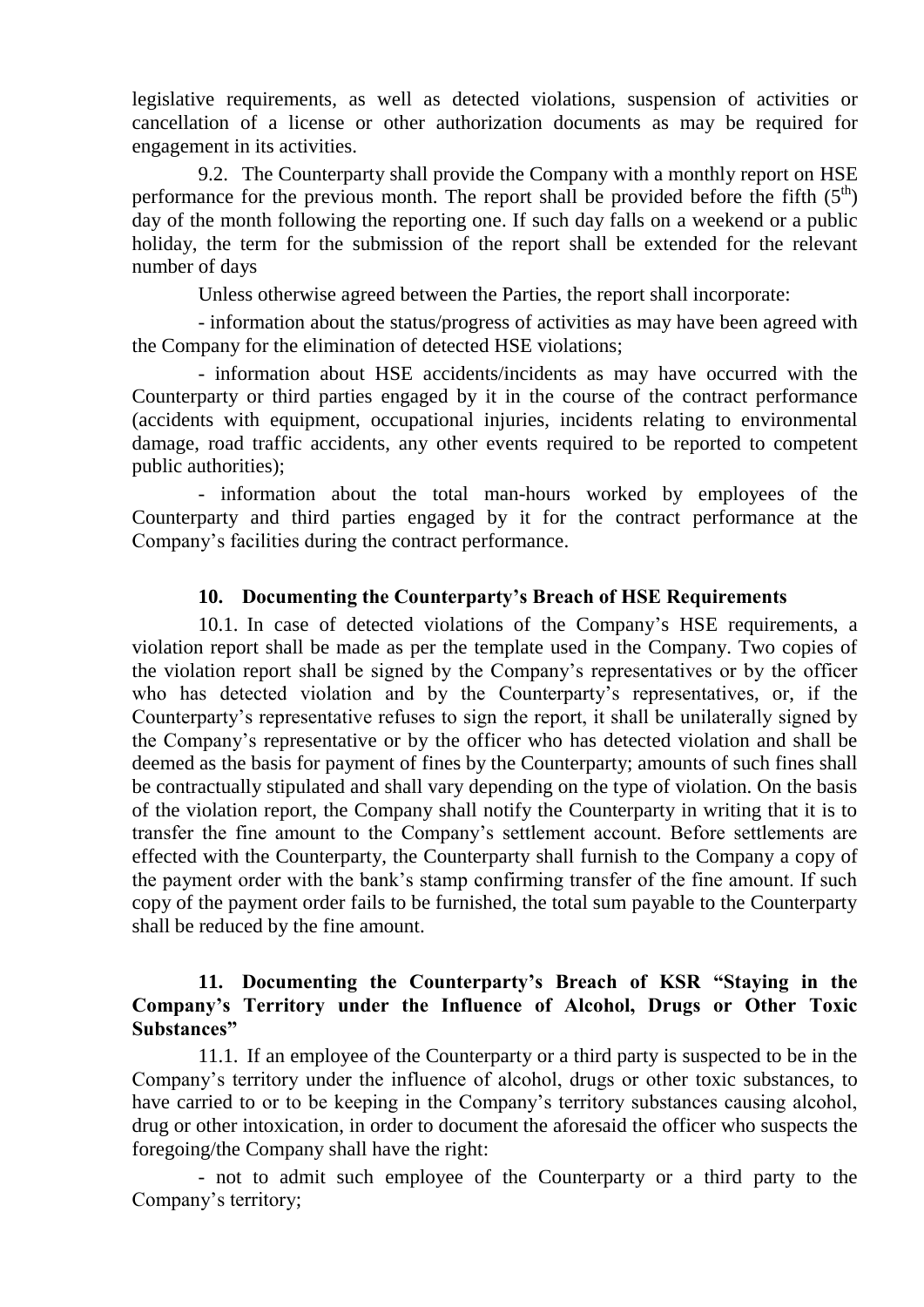- to take away the ID pass from the Counterparty's or a third party's employee, who has been detected to commit violation;

- to call in an authorized person of the Counterparty and/or a third party and the officer in charge of works on the part of the Company for drafting of the violation report as per the template used in the Company;

- to draw up the Violation Report as per the template used in the Company, by attaching written explanations of the employee of the Counterparty or a third party. If the employee refuses to give explanations, such refusal shall be recorded in the report. If the authorized representative of the Counterparty and/or a third party fails to appear for signing the report within an hour after the Counterparty and/or a third party is notified of the drafting of the report with respect to its employee, the officer who has detected violation shall unilaterally draw up the report in the presence of two persons. In such case, though not signed by the Counterparty and/or a third party, the report shall be deemed as valid. If the employee of the Counterparty or a third party refuses to undergo a medical examination for alcohol intoxication and/or fails to present a medical certificate confirming absence of alcohol intoxication, issued no later than 2 hours from the drafting of the Report, the said Report shall be the basis for payment of contractual penalties by the Counterparty. The certificate confirming absence of alcohol intoxication shall be furnished to the Company's HSE Service no later than one business day from the medical examination;

- to suggest that the employee of the Counterparty and/or a third party undergo a medical examination for alcohol intoxication. If the examination is made at the expense of the Company, the Counterparty shall compensate the Company for the expenses on such examination if the examination proves alcohol intoxication. If the employee of the Counterparty and/or a third party, with respect to whom the Violation Report has been drawn up as per the template used in the Company, refuses to undergo a medical examination for alcohol intoxication, the Counterparty shall arrange a medical examination of the employee of the Counterparty and/or a third party in the municipal drug abuse clinic within two hours from the drafting of the Report.

11.2. The Company shall have the right to deny an employee of the Counterparty and/or a third party, with respect to whom a violation report has been made as per Item 11.1 according to the template used in the Company, access to the Company's territory for performing works under any contract with the Counterparty. The Company's exercise of the said right shall not release the Counterparty of its duty to properly discharge its obligations under concluded contracts within the time agreed by the Parties.

## **12. The Counterparty's Obligations Related to Medical and Compulsory Psychiatric Examinations of its Employees**

12.1. The Counterparty shall arrange medical examinations of its employees (according to their jobs and occupations) in accordance with the applicable Russian laws, where possible, in health care institutions recommended by the Company.

12.2. The Counterparty shall arrange compulsory psychiatric examinations of its employees who perform certain types of works, in particular, relating to major hazards (exposure to harmful substances and adverse production factors), and who work in hazardous conditions, in accordance with the applicable Russian laws.